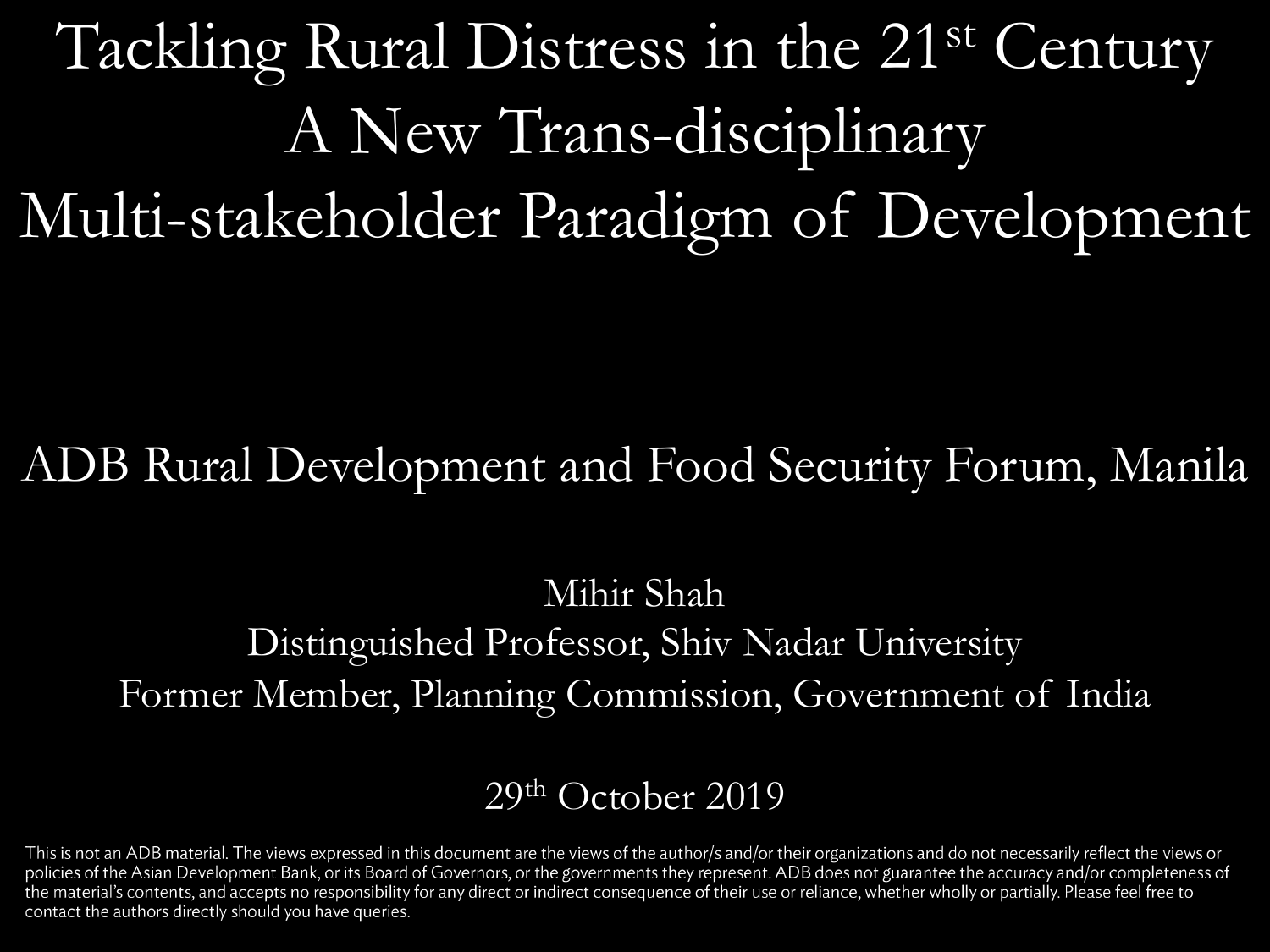## Rural Distress Needs Urgent Attention

- Global rural population, which is 3.4 billion today, will remain over 3 billion even in 2050
- An overwhelming proportion of people in developing countries will continue to live in rural areas well beyond 2050
- Possibility of absorption of more rural migrants into urban areas faces severe constraints
- Urban crisis is almost everywhere perhaps even more grave than the rural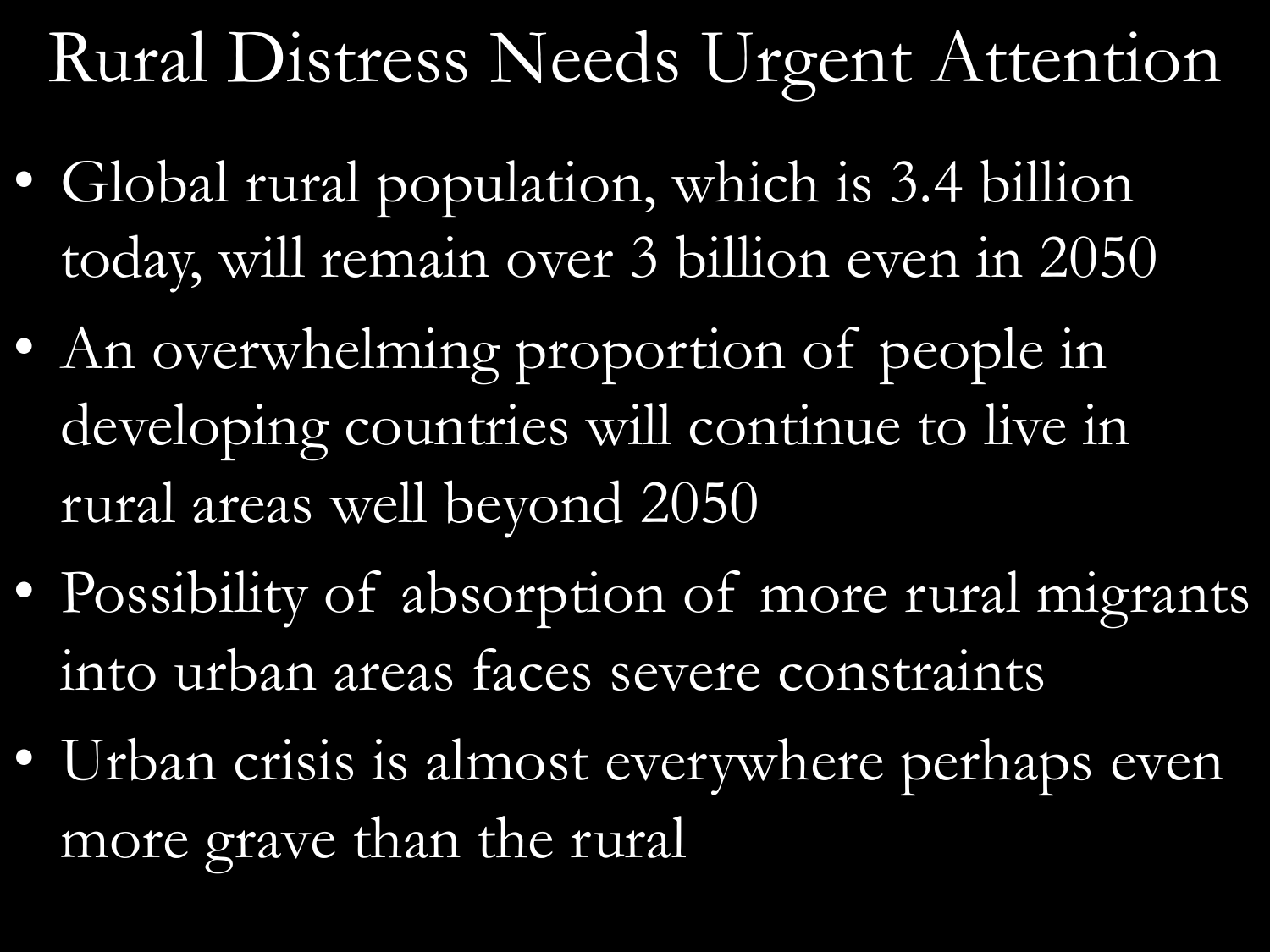# Can we Leapfrog into the 21<sup>st</sup> Century?

- The good news: both old and emergent challenges open up new opportunities for the developing world to leapfrog into the 21st century on the back of exciting new technological, social and ecological innovations
- I outline why governments need to forge partnerships with other key stakeholders to facilitate these possibilities and how exactly this can be done, through proofs-of-concept of best development practice from across the globe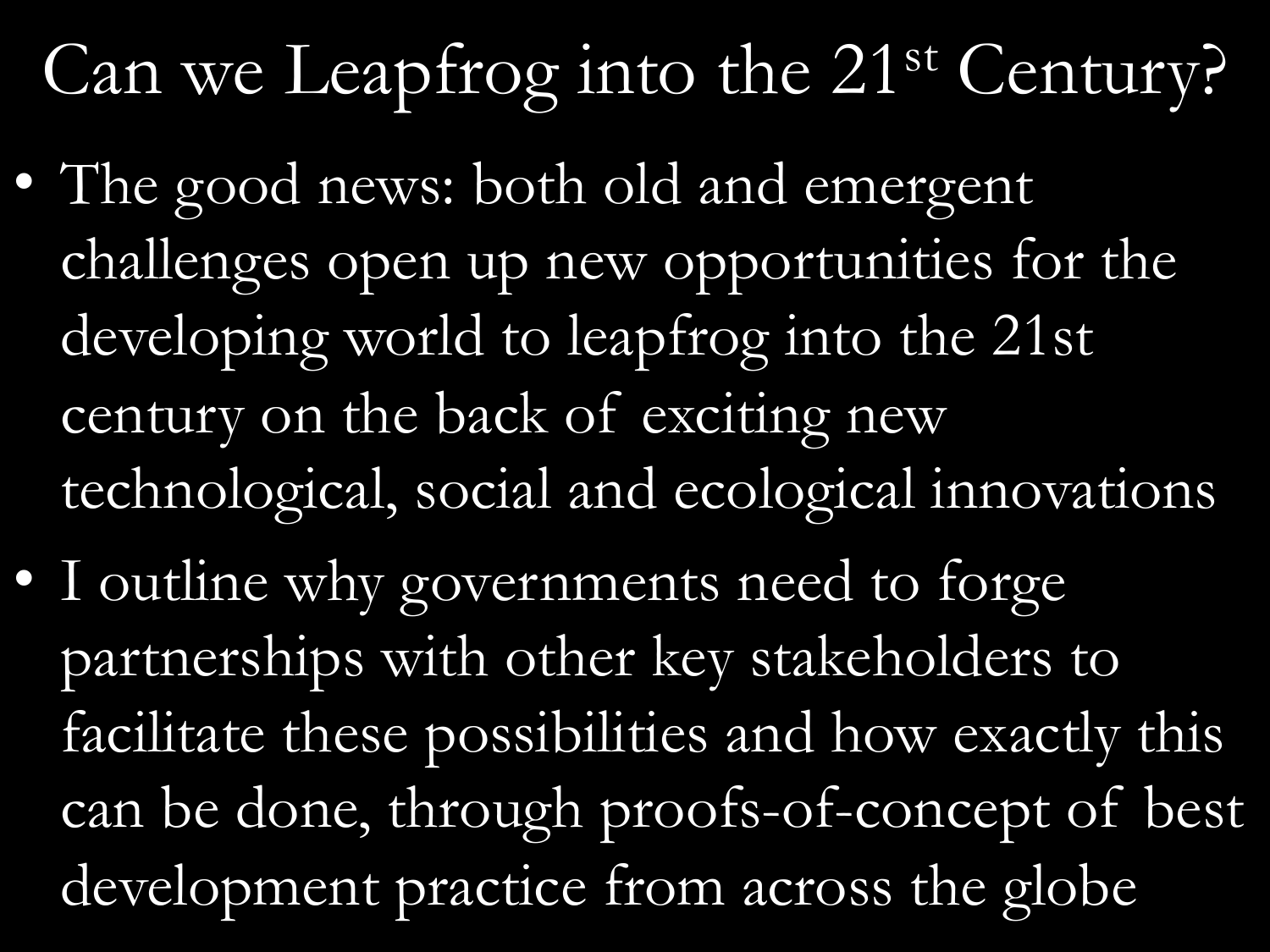1. Ecological Innovations: Economy as subset of Larger Eco-systems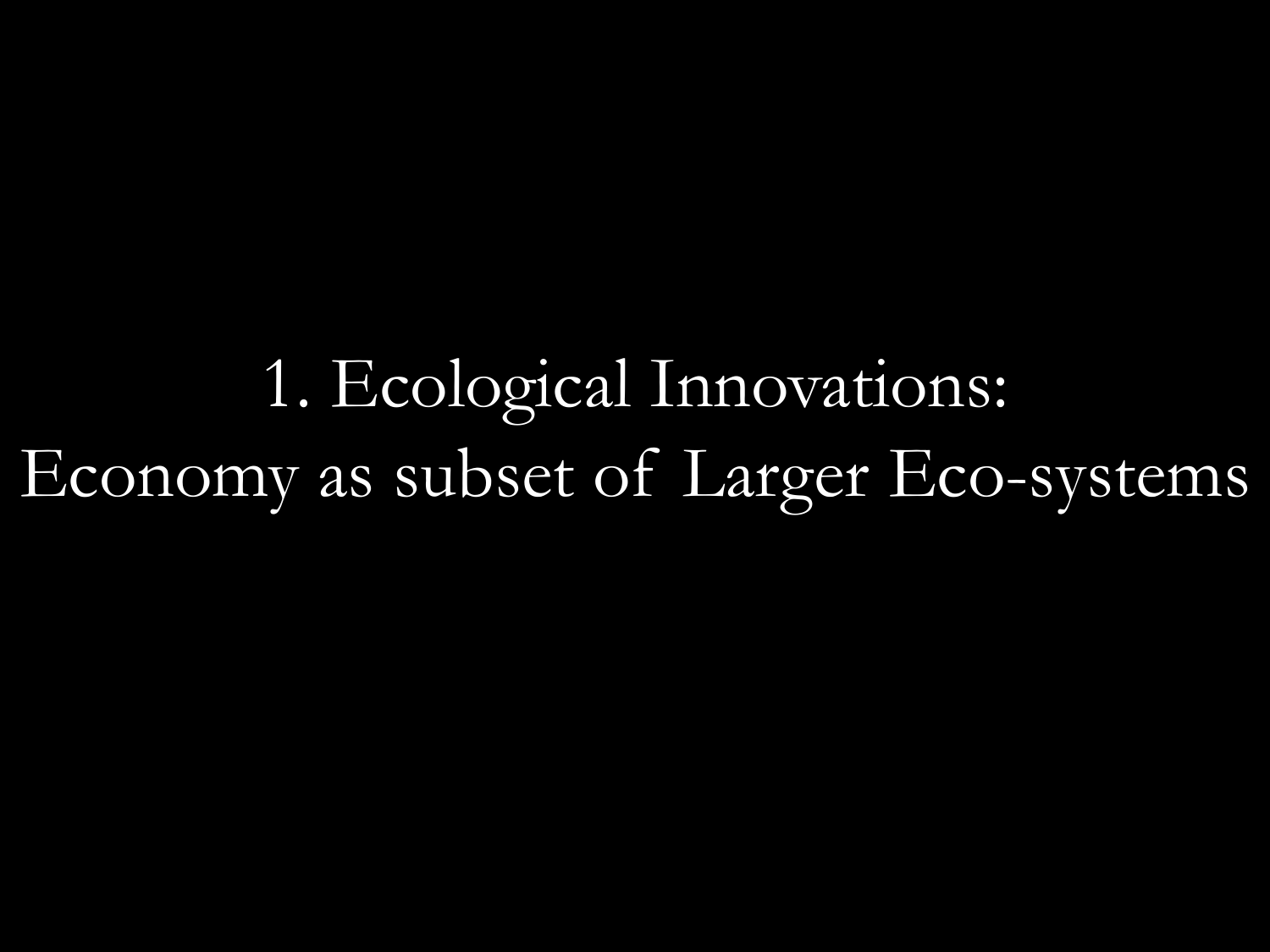## 1.1 China: Ecological Civilisation

- China's commitment over the last decade to the goal of Ecological Civilisation is a great inspiration (ADB)
	- the need to respect, protect and adapt to nature;
	- a commitment to resource conservation;
	- environmental restoration and protection;
	- recycling;
	- low-carbon use; and
	- sustainable development
- Chinese concept of "ecological space" to be be ranked alongside "urban space" and "agricultural space" as one of three key spaces in need of careful management
- Ecological red lines are "the most important, the most key part of ecological space, needing implementation of the strictest protection and utilisation controls."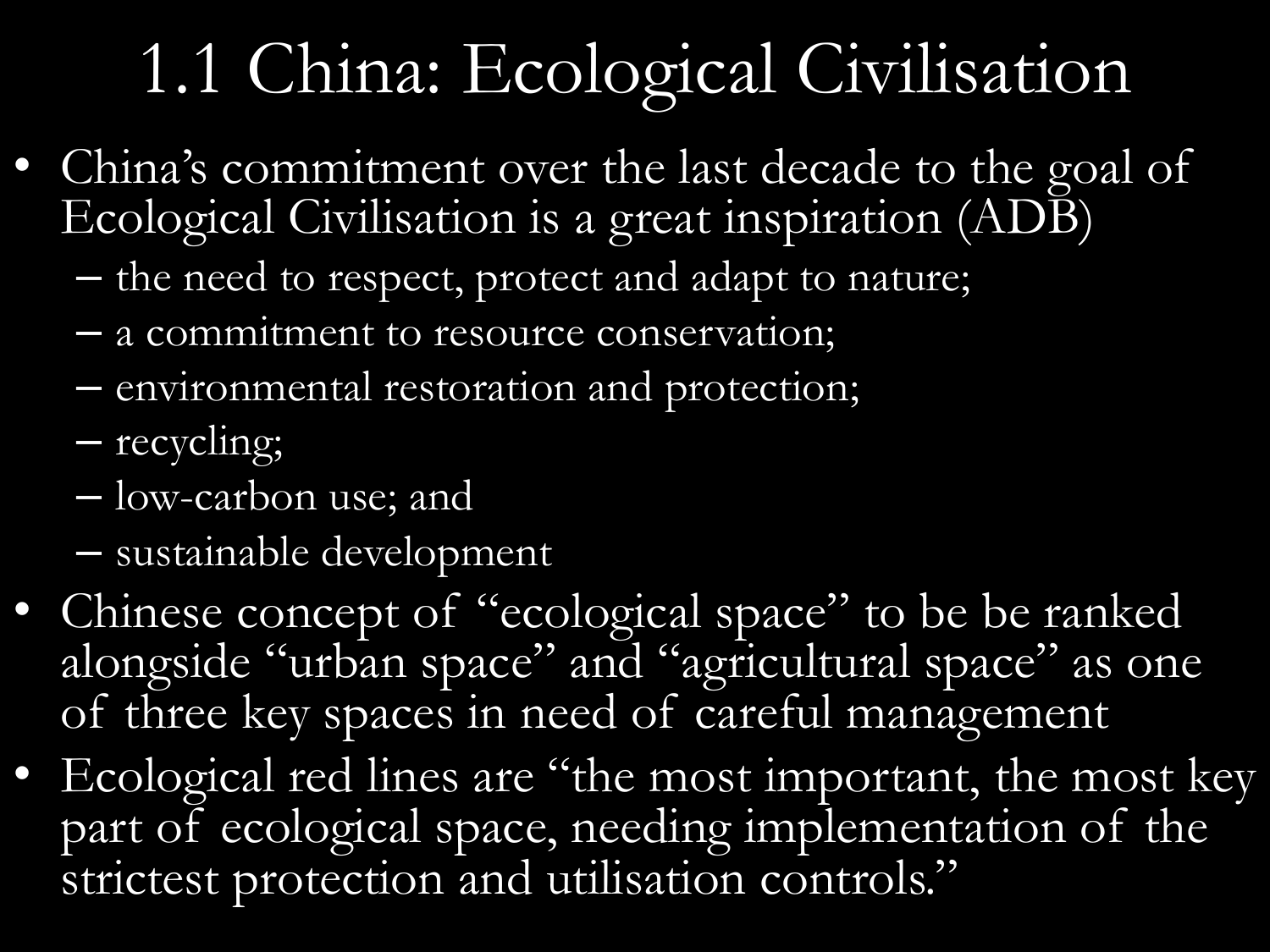## Green Revolution runs out of Steam

• FAO (2017): "High-input, resource-intensive farming systems, which have caused massive deforestation, water scarcities, soil depletion and high levels of greenhouse gas emissions, cannot deliver sustainable food and agricultural production. Needed are innovative systems that protect and enhance the natural resource base, while increasing productivity. Needed is a transformative process towards 'holistic' approaches, such as agro-ecology and conservation agriculture, which also build upon indigenous and traditional knowledge."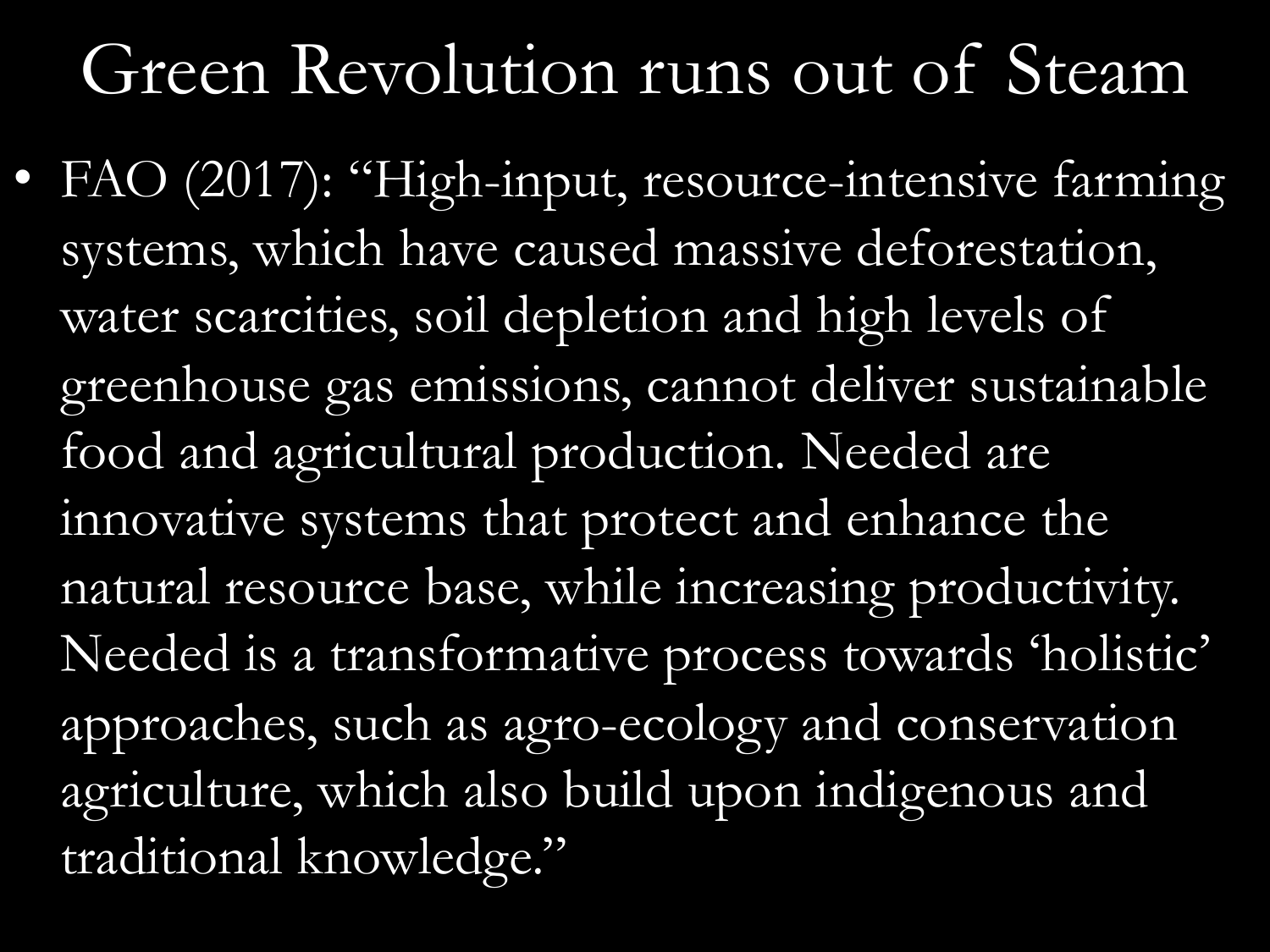### We need a New Agriculture

- Chemical agriculture reaching limits, yielding negative marginal returns due to reduced yield response to fertilisers and pesticides
- This has led to a dramatic rise in costs of production, resulting in negative net income
- Typical knee-jerk response: higher subsidies for chemical inputs, cash transfers, loan waivers, higher MSPs for wheat and rice etc
- But this will only reinforce the vicious cycle, which created the problem in the first place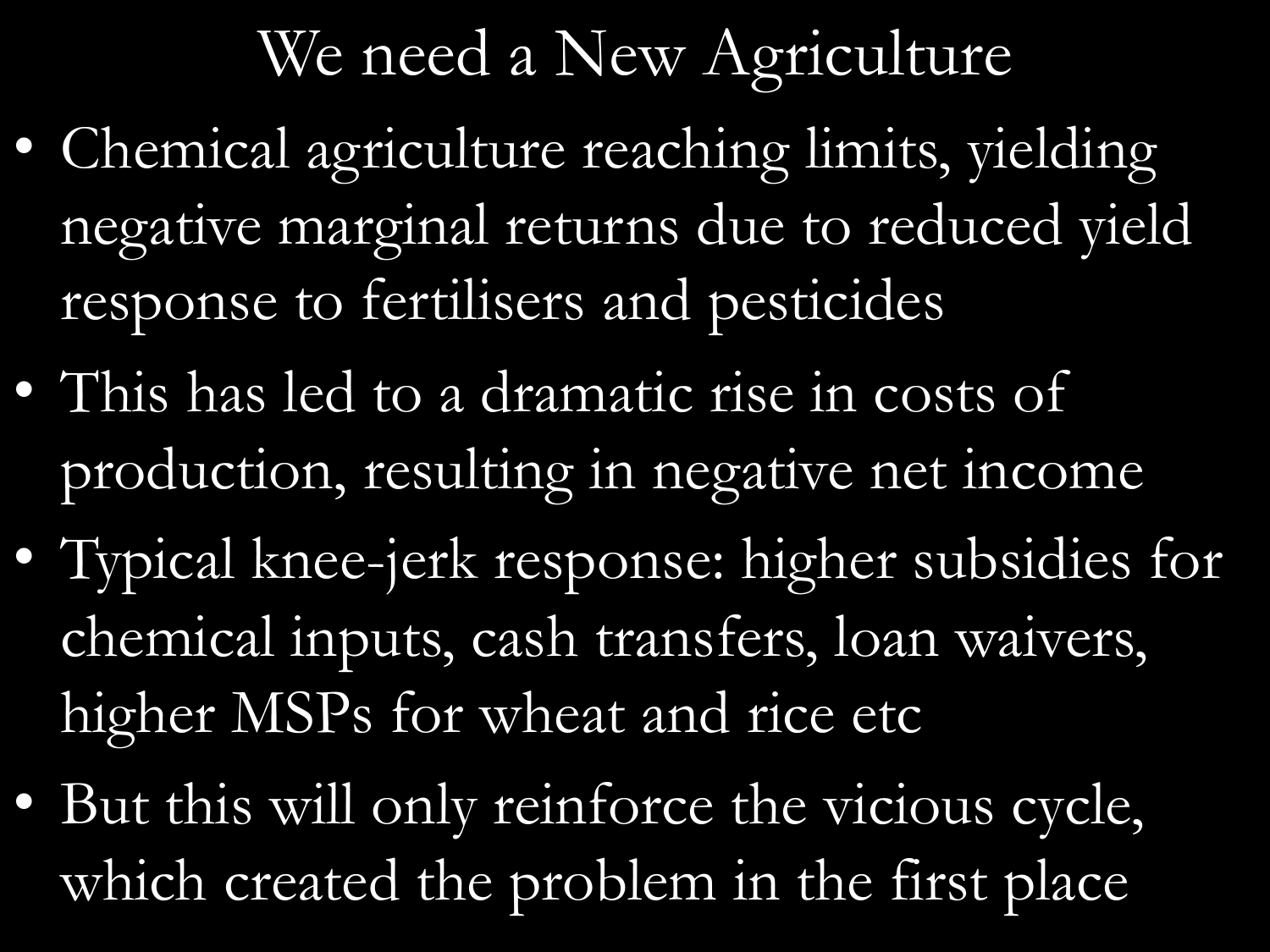#### 1.2 India: Towards Alternatives at Scale

- These include the well-tried and tested
	- –Low-budget Natural Farming (LBNF)
	- –Conservation Agriculture
	- –Low External Input Sustainable Agriculture
- Biggest ever experiment underway in the Indian state of AP: 8 million ha by 2027; initial results show higher farmer net incomes on natural farms
- Win-wins for farmer incomes, soil health, water security and consumer health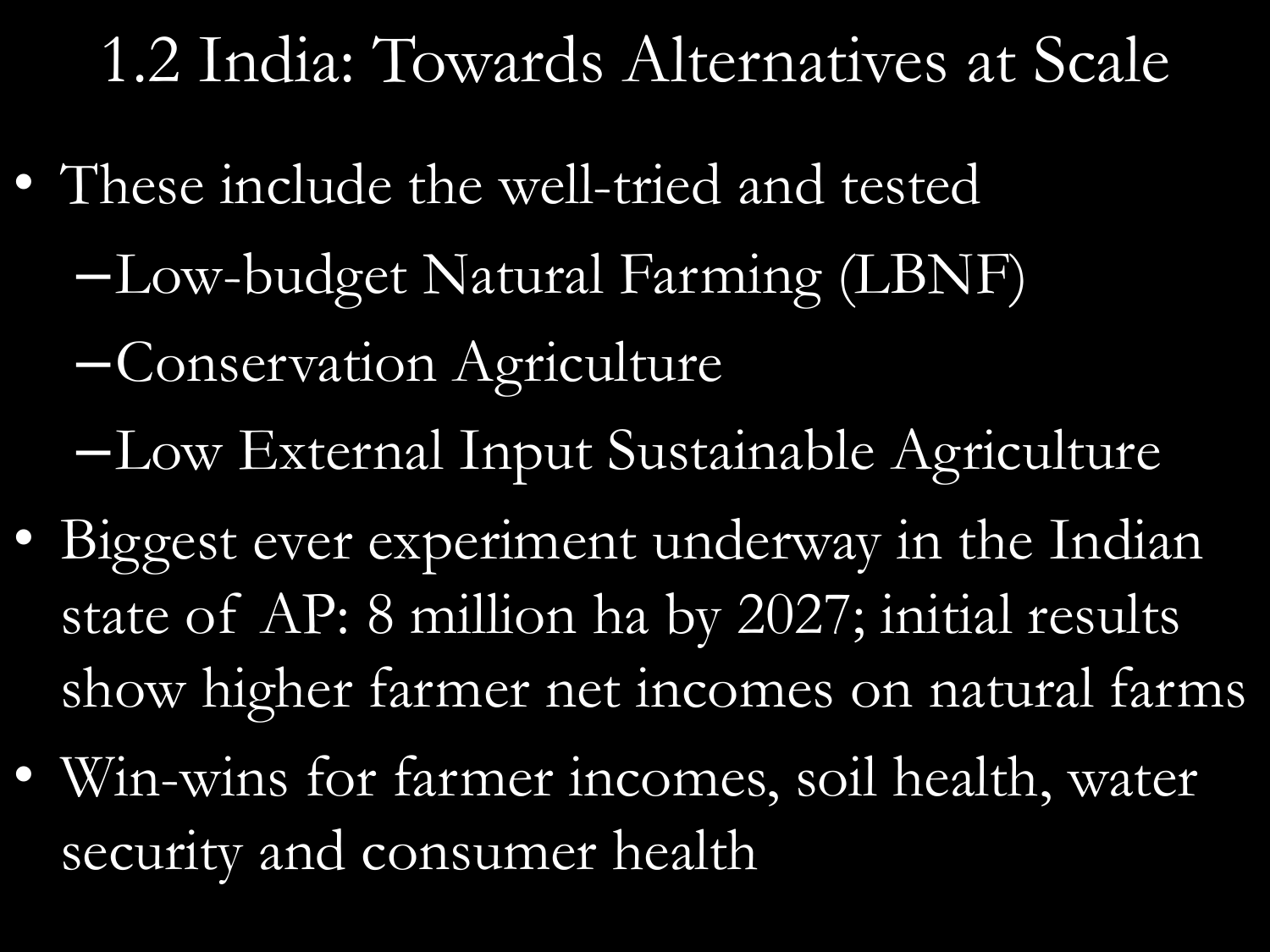2. Nutrition Innovations: The Global Syndemic of Malnutrition, Obesity and Climate Change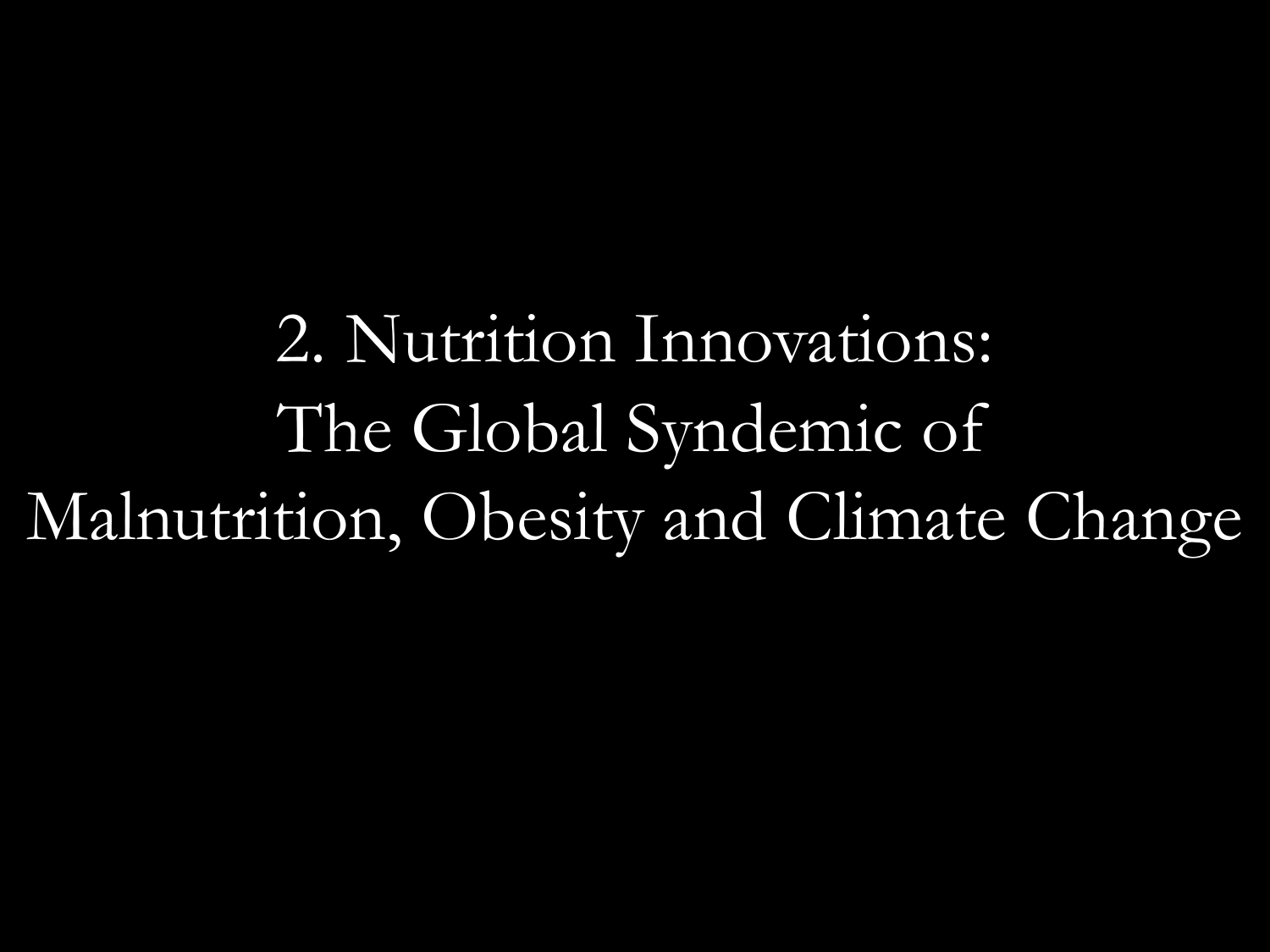## The Farm Crisis is also a Health Crisis

- *The Global Syndemic of Obesity, Undernutrition, and Climate Change*: The Lancet Commission (2019)
- Diabetics increased in India from 26 million in 1990 to 65 million in 2016.
- This number is projected to double by 2030.
- A major contributor to this epidemic is the displacement of whole foods in our diets by energy dense and nutrient-poor, ultra-processed food products.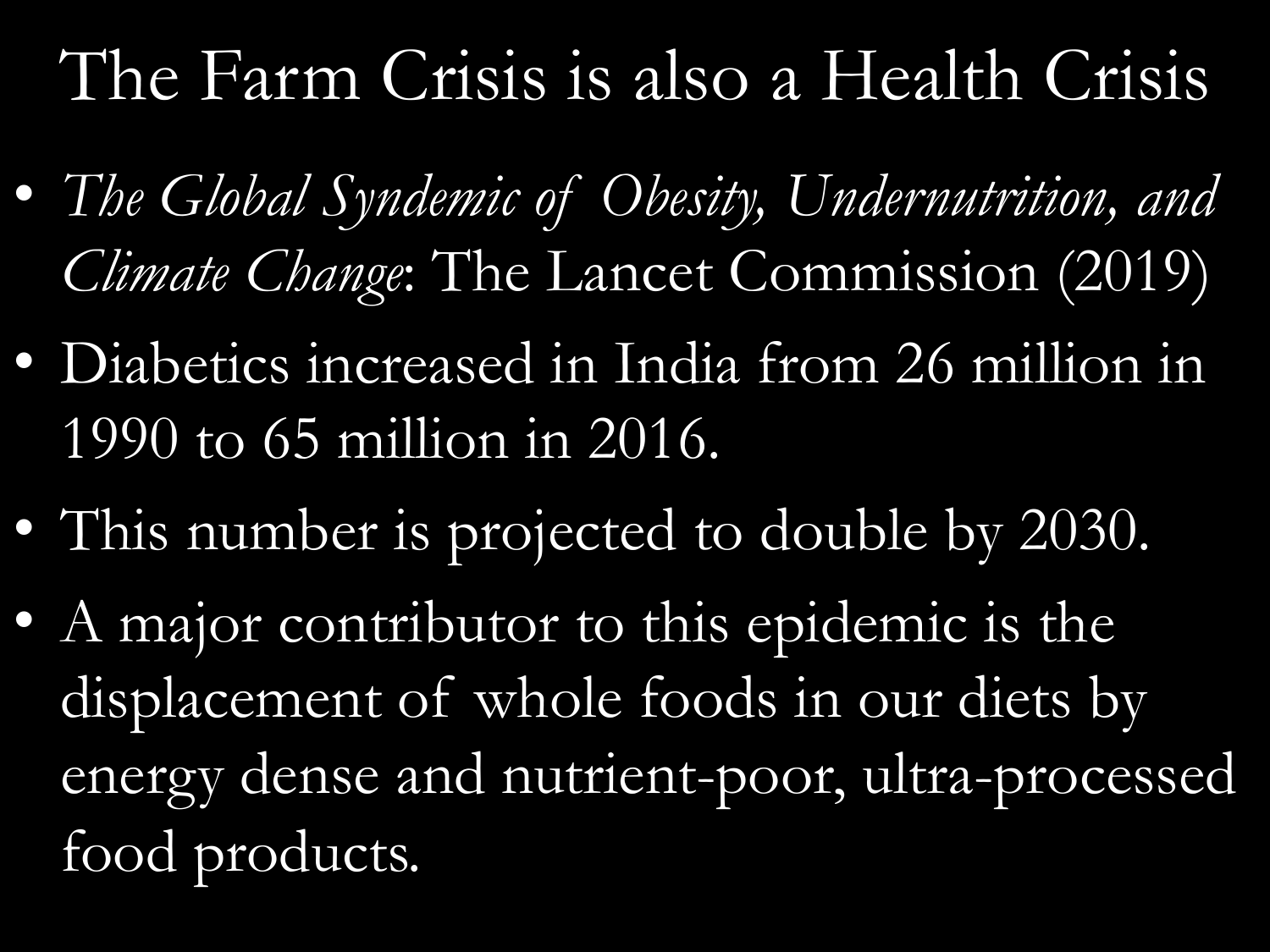## Addressing the Nutrition Crisis

- Diversified cropping pattern: millets, pulses, oilseeds: higher protein, fibre iron content; lower GI
- Millets, pulses and oilseeds also are climate resilient crops suited for the water-scarce dry regions that dominate the globe
- Local agro-processing infrastructure would go a long way in addressing the malnutrition-diabetes syndrome and help move farmers up the value chain
- Cold chains for perishables would help farmers diversify into fruits and vegetables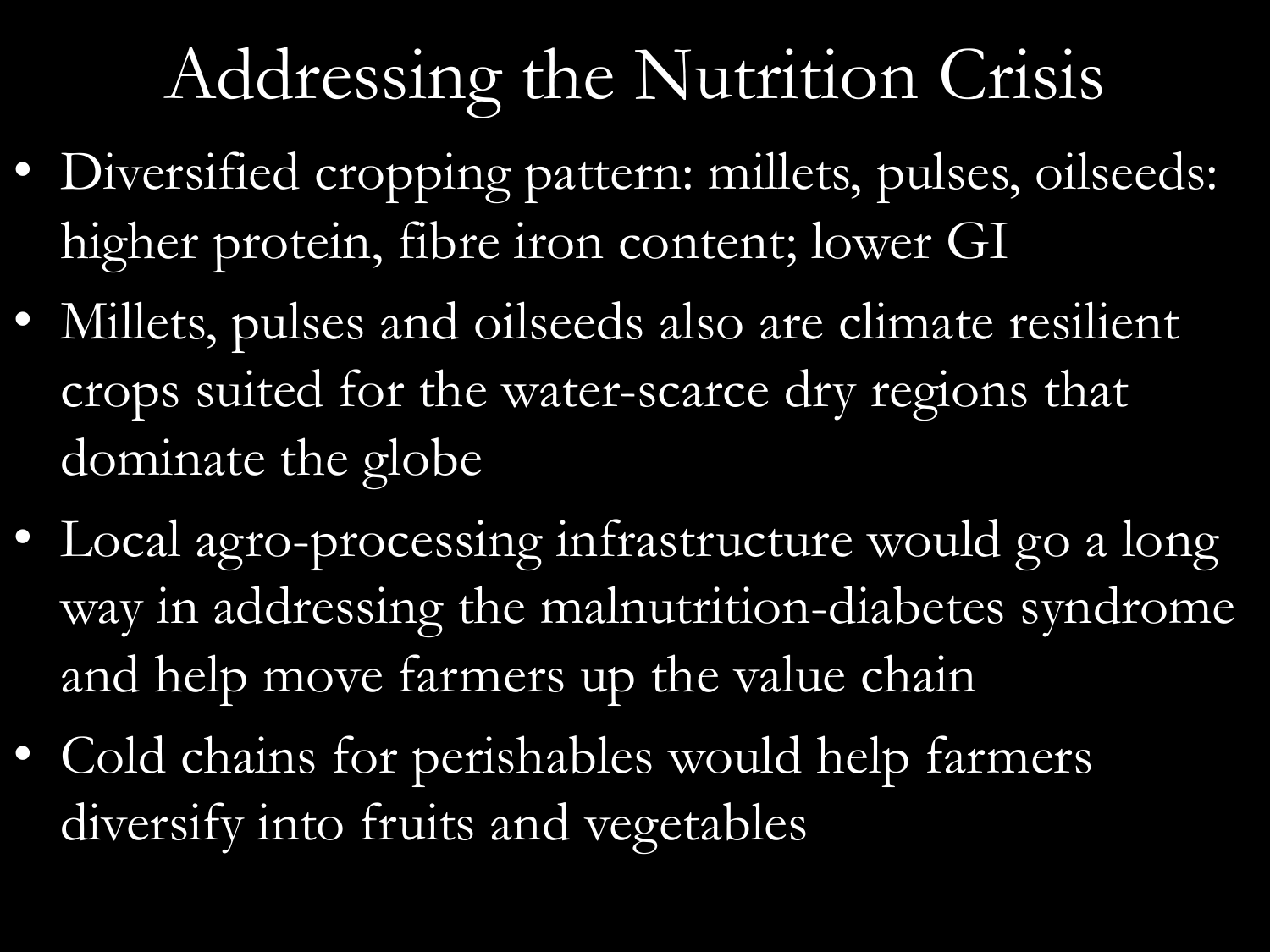# 3. A Paradigm Shift in Water Management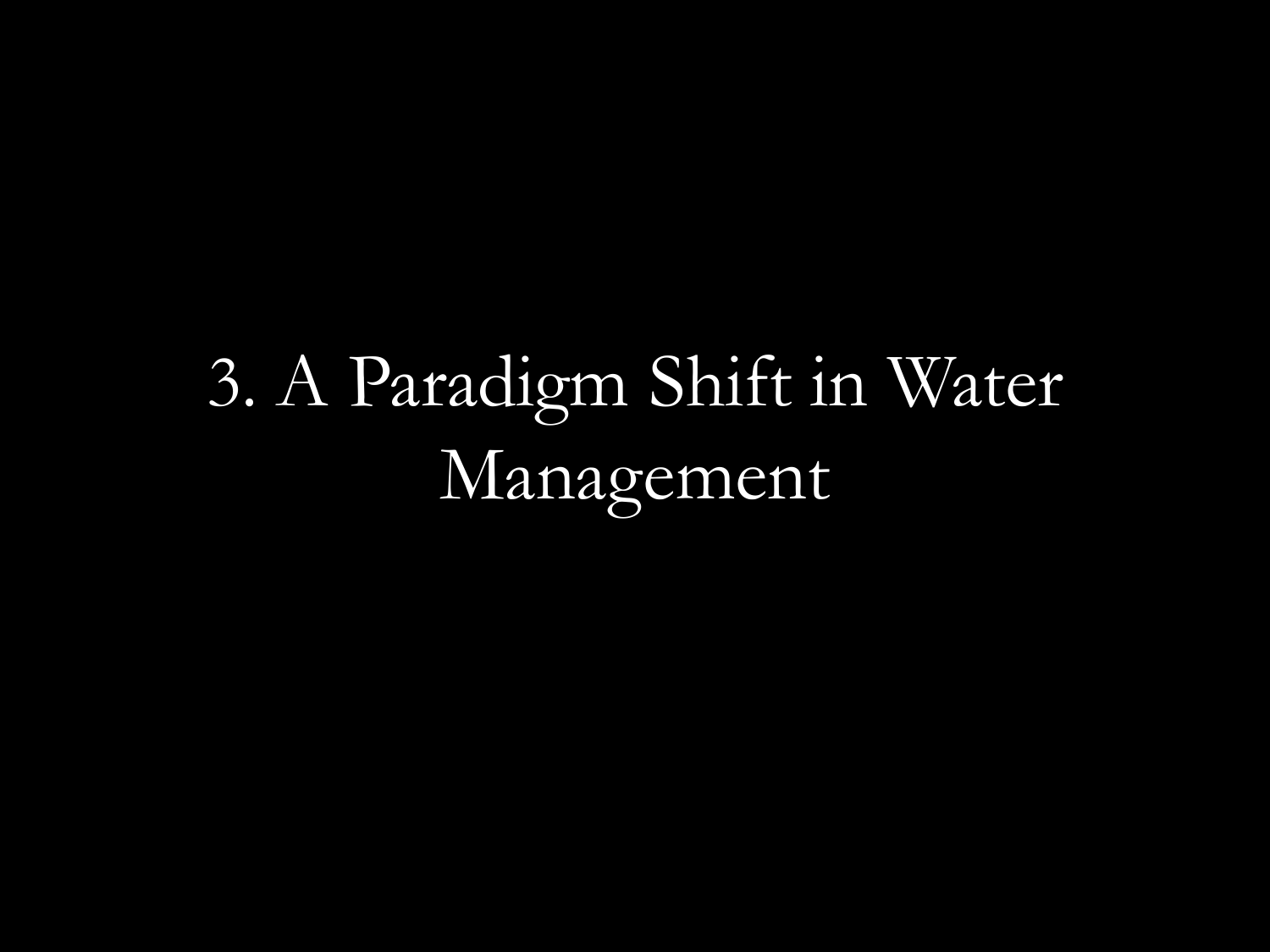## India's Paradigm Shift in Water

- In 2009, Prime Minister Manmohan Singh invited me to join the Planning Commission
- A key specific mandate of my 5-year tenure was to lead a paradigm shift in water management in India
- In a remarkable expression of continuity of governance, the present government has asked me to carry forward this work over the past 5 years
- To resolve conflicts over water, across provinces within nations or across countries within regions with shared resources, this fundamental change is needed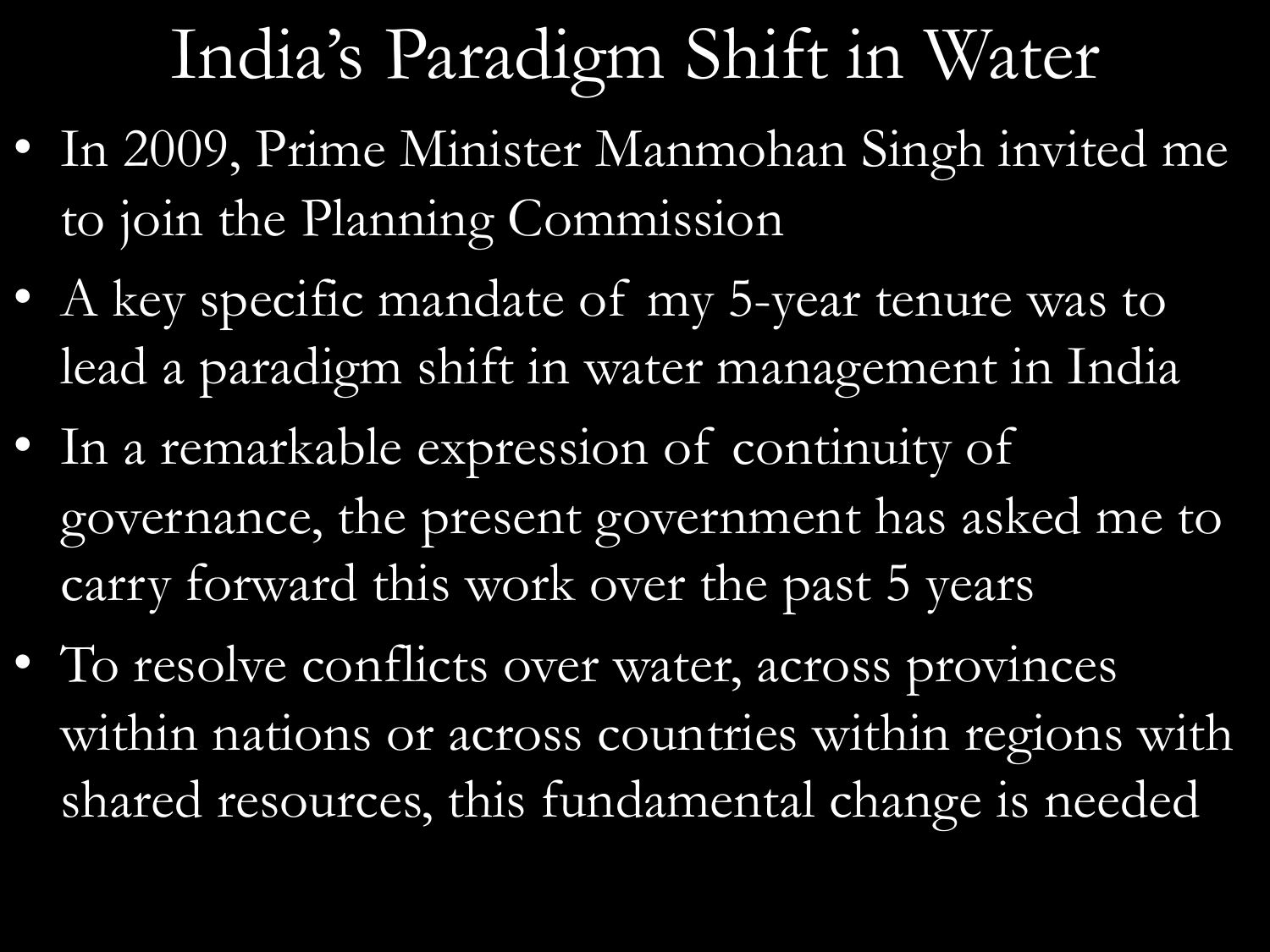## India's Paradigm Shift in Water

- 1. Weaving our Interventions into the Contours of Nature: Economy as part of Eco-system
- 2. Move from Command-and-Control to Participatory Management of River Basins and Aquifers as CPRs
- 3. Trans-disciplinarity
- 4. Multi-dimensionality
- 5. Demand-management and Sustainability
- 6. Equity in Access to Water
- 7. Transparency, User-friendly Access to Water Data
- 8. Governance based on Partnerships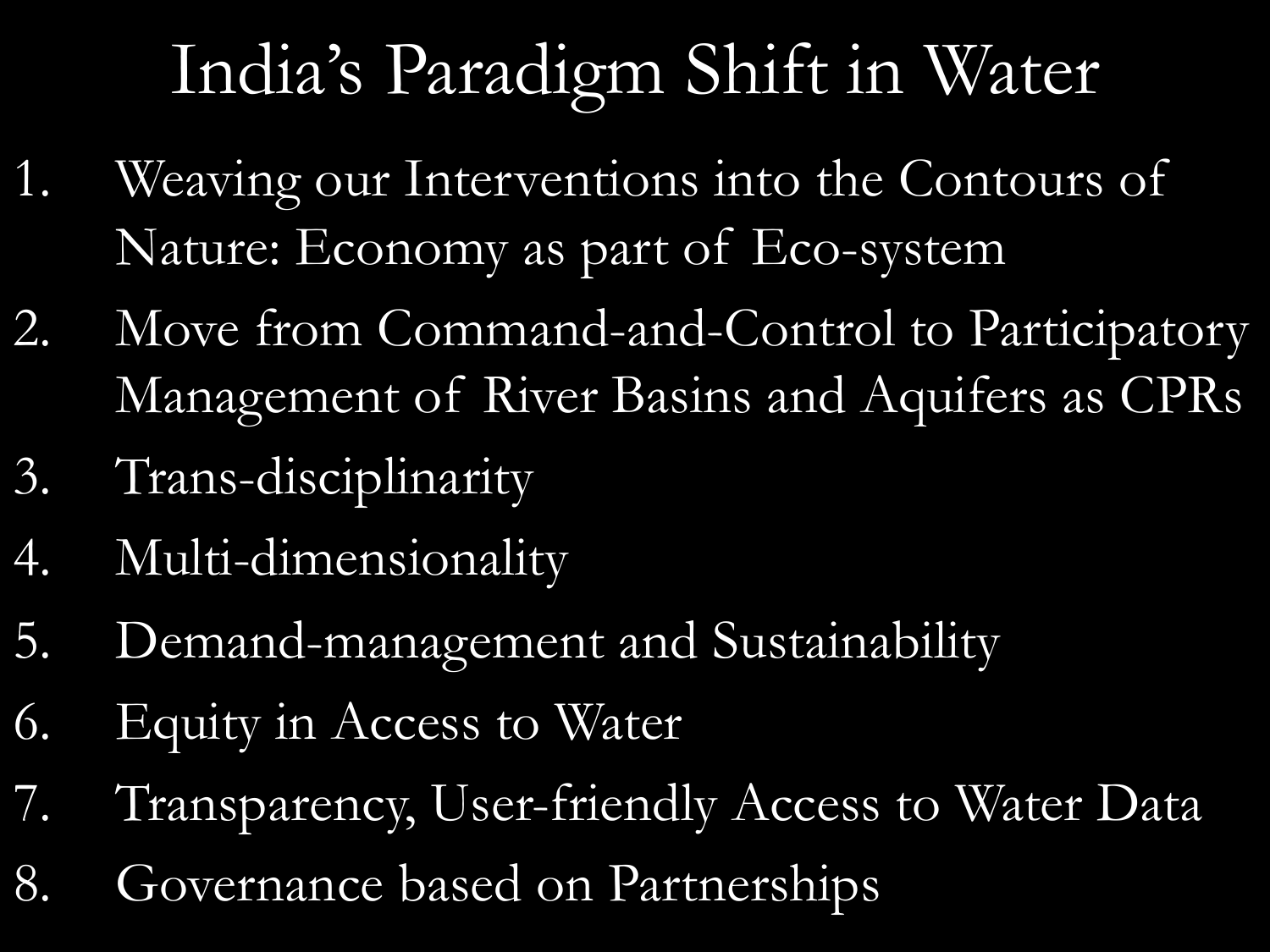4. A New Vision of Infrastructure: Leapfrogging into the 21<sup>st</sup> Century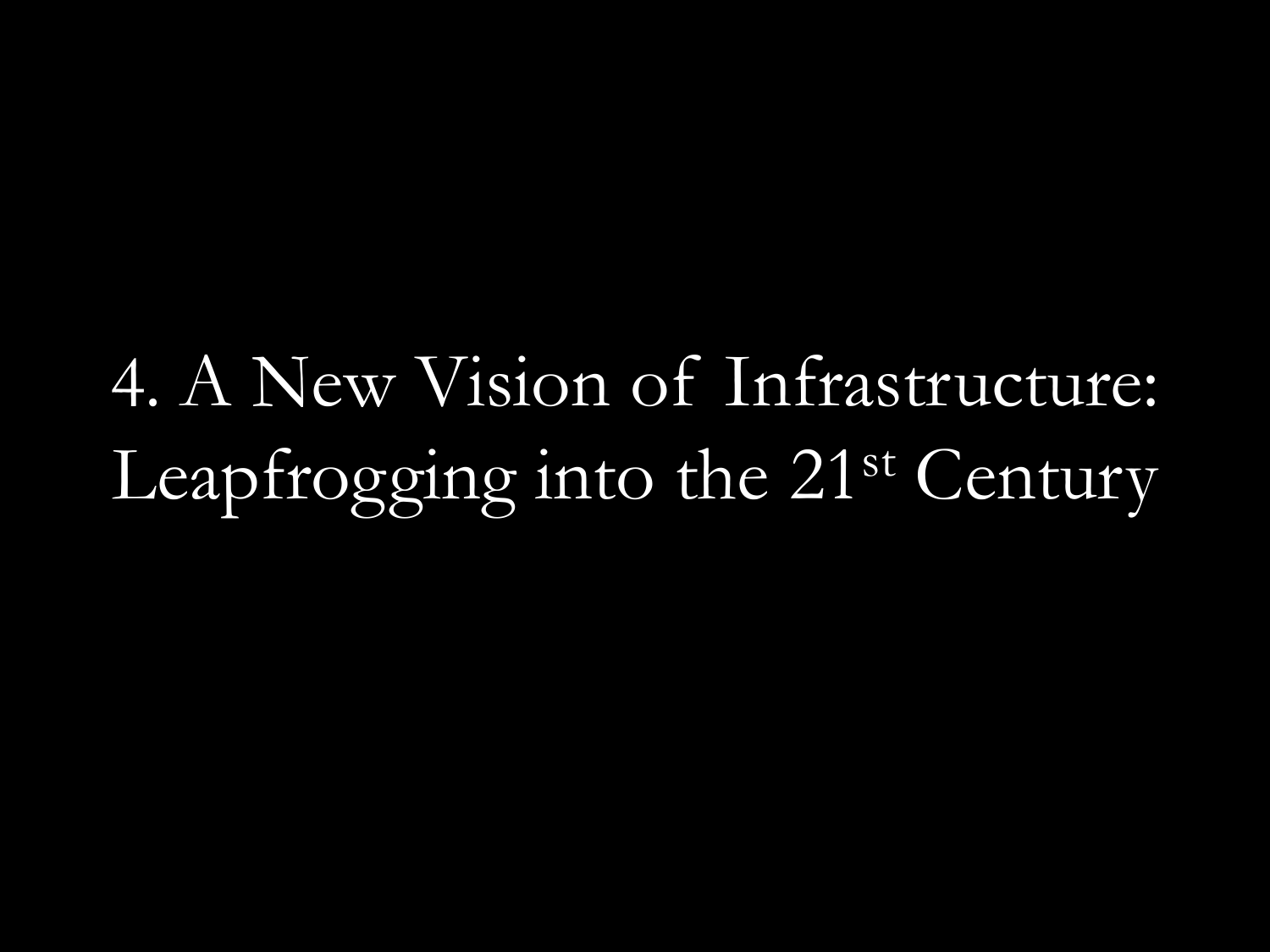## Blue-Green Infrastructure

- Developed nations across continents are all recognising that the era of the Anthropocene demands an understanding that the economy is but a small element within the larger eco-system.
- This acknowledgement opens up exciting new possibilities of innovative infrastructure investment
- "Building with nature" and "room-for-the-river" perspectives place much greater emphasis on low-cost blue-green infrastructure that connects hydrological functions (blue) with vegetation systems (green)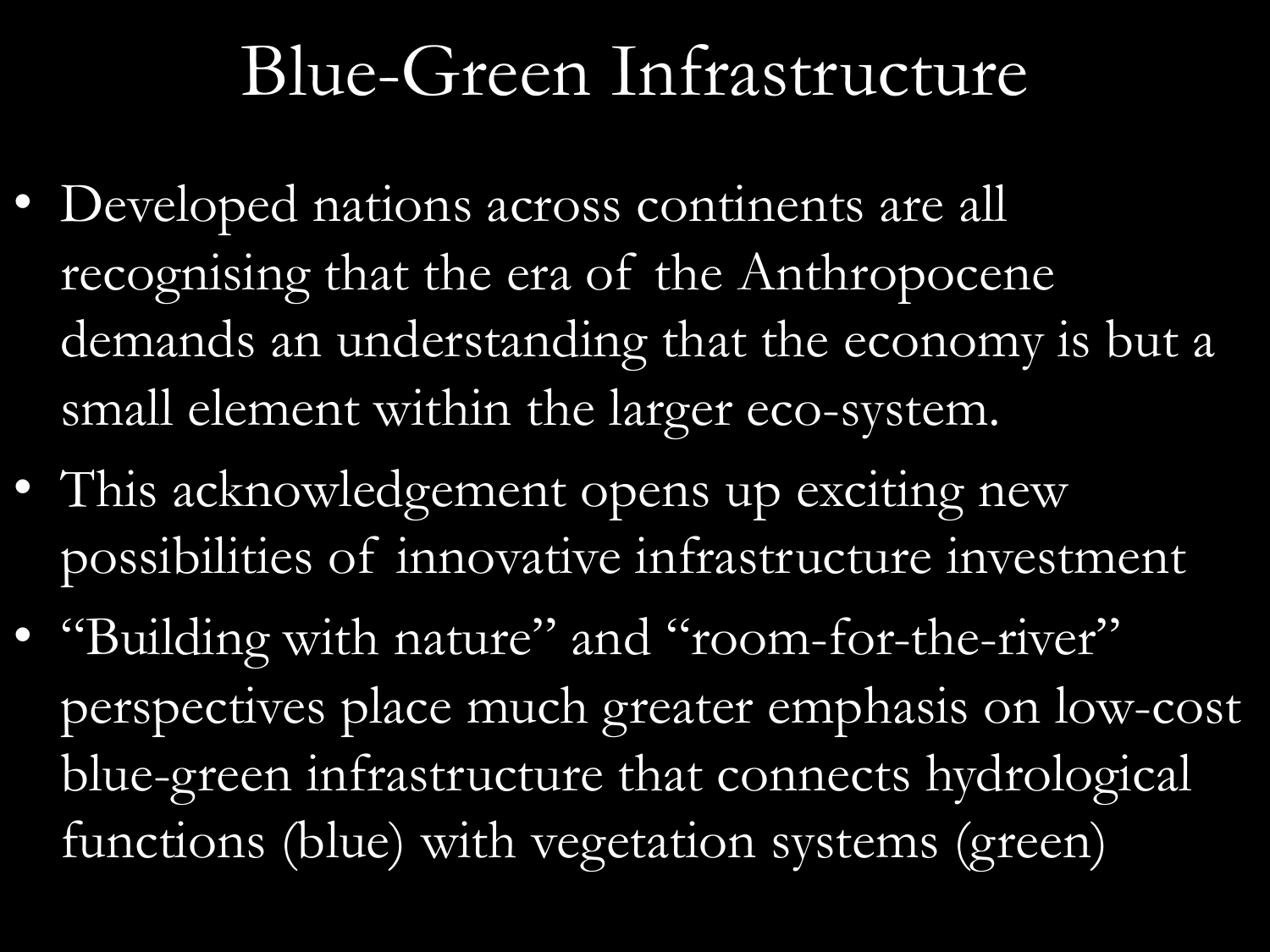#### Innovative Technologies of Waste Management

- Greater emphasis is to be given to eco-restorative, lowcost technologies, with lower energy requirements
- These bio-remediation vertical eco-filtration techniques were developed in the 1990s to treat wastewater and converted later into horizontal eco-filtration techniques or the "green-bridge system"
- These innovations have helped lower operational costs substantially by reducing electricity consumption, chemical and manpower requirements.
- They represent the way forward for waste management, which is the single most important emerging issue globally, for water, health and environment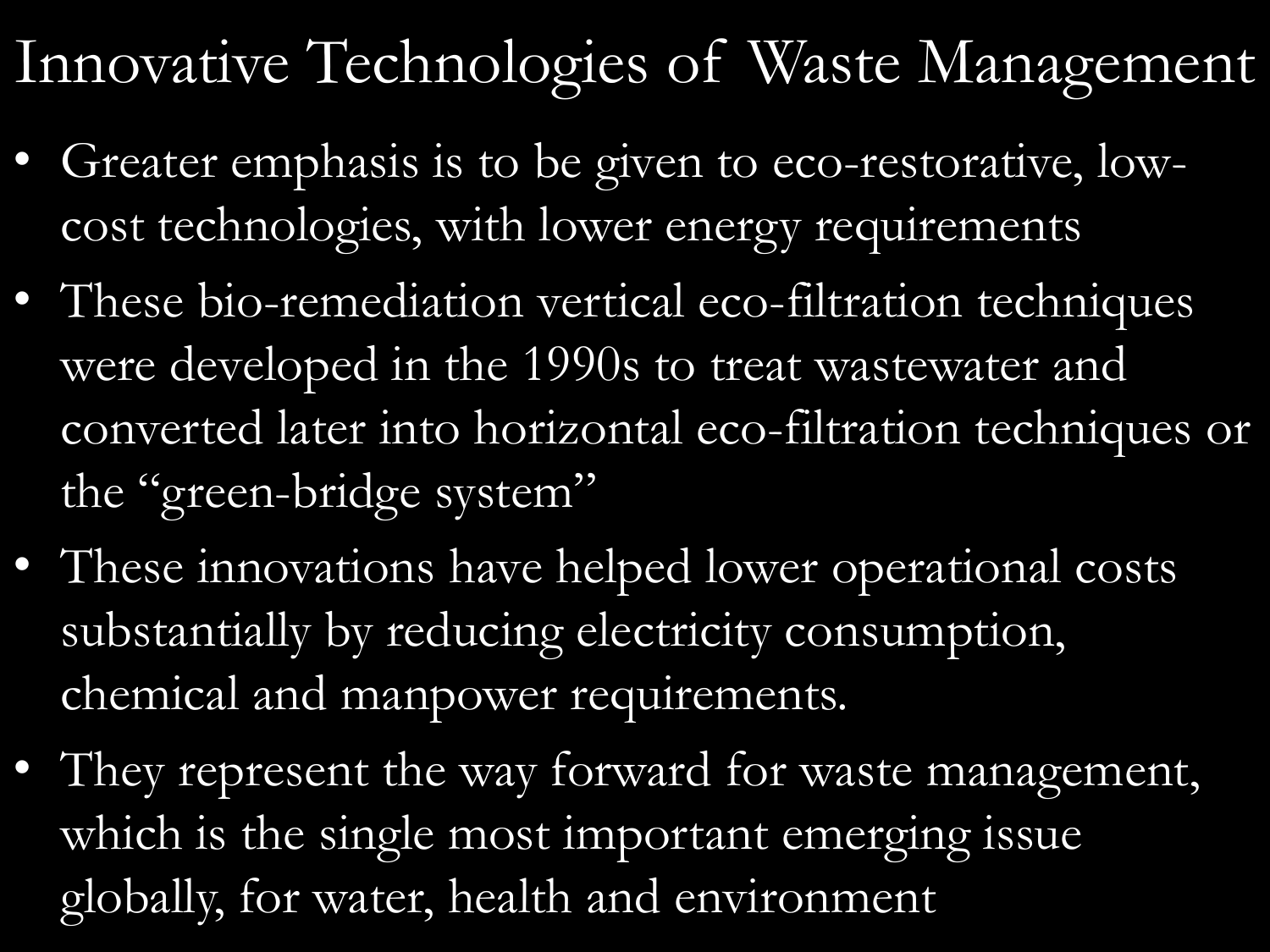5. Leveraging the Power of Markets through Collective Action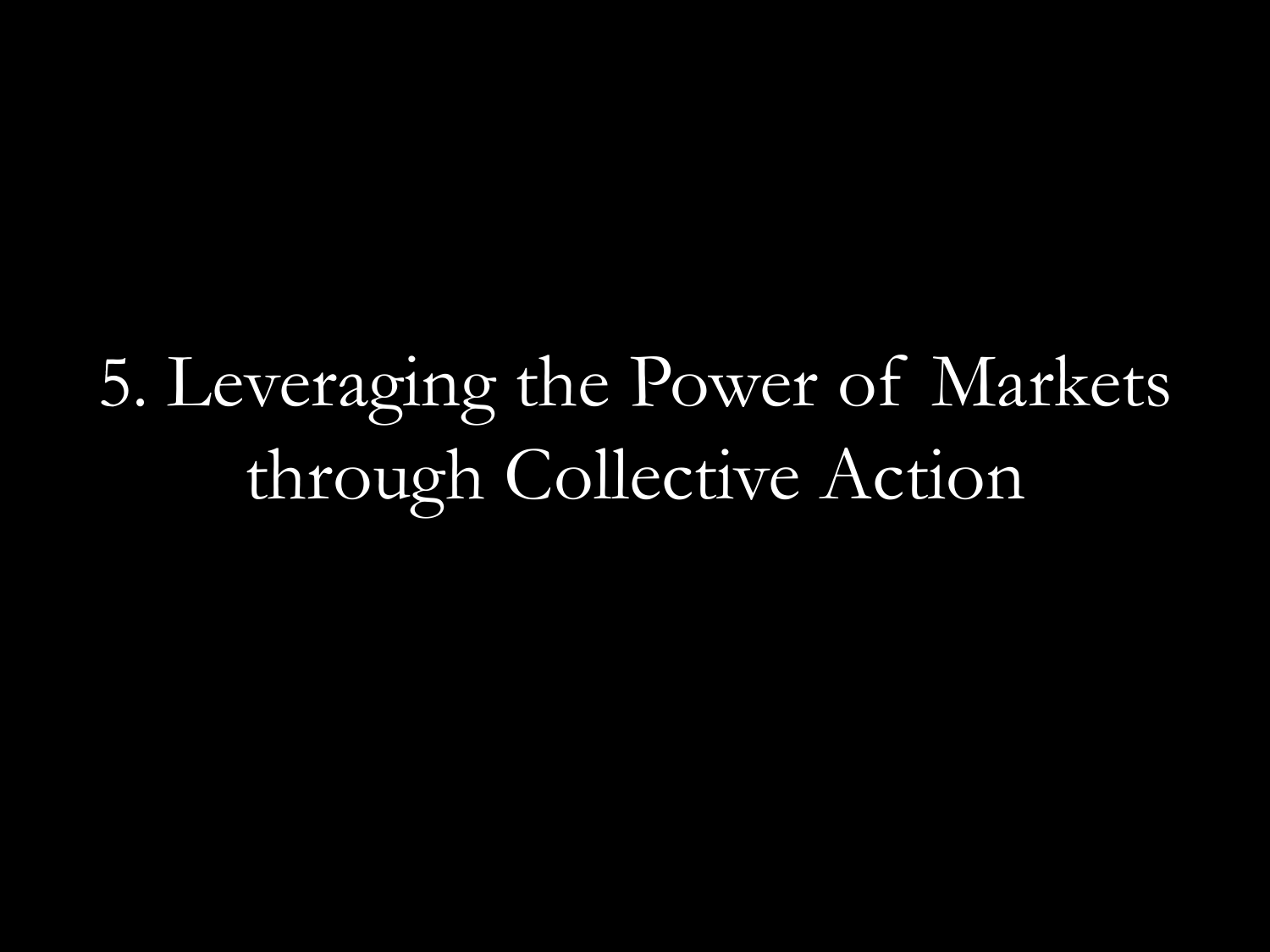### Market as Adversary to the Power of Markets

- Globally, rural areas are overwhelmingly dominated by small and marginal producers, mainly farmers
- Markets don't treat single, isolated producers very well
- But large collectives, especially when led by women, often organised into Producer Companies, have shown how the market can be a friend of the poor
- Both as producer and as consumer
- For them to be able to get the best price and to overcome the high costs of logistics, it is important for governments and donors to provide key support to such initiatives, which is often missing
- Powerful institutions of the poor are a key missing element in the battle against poverty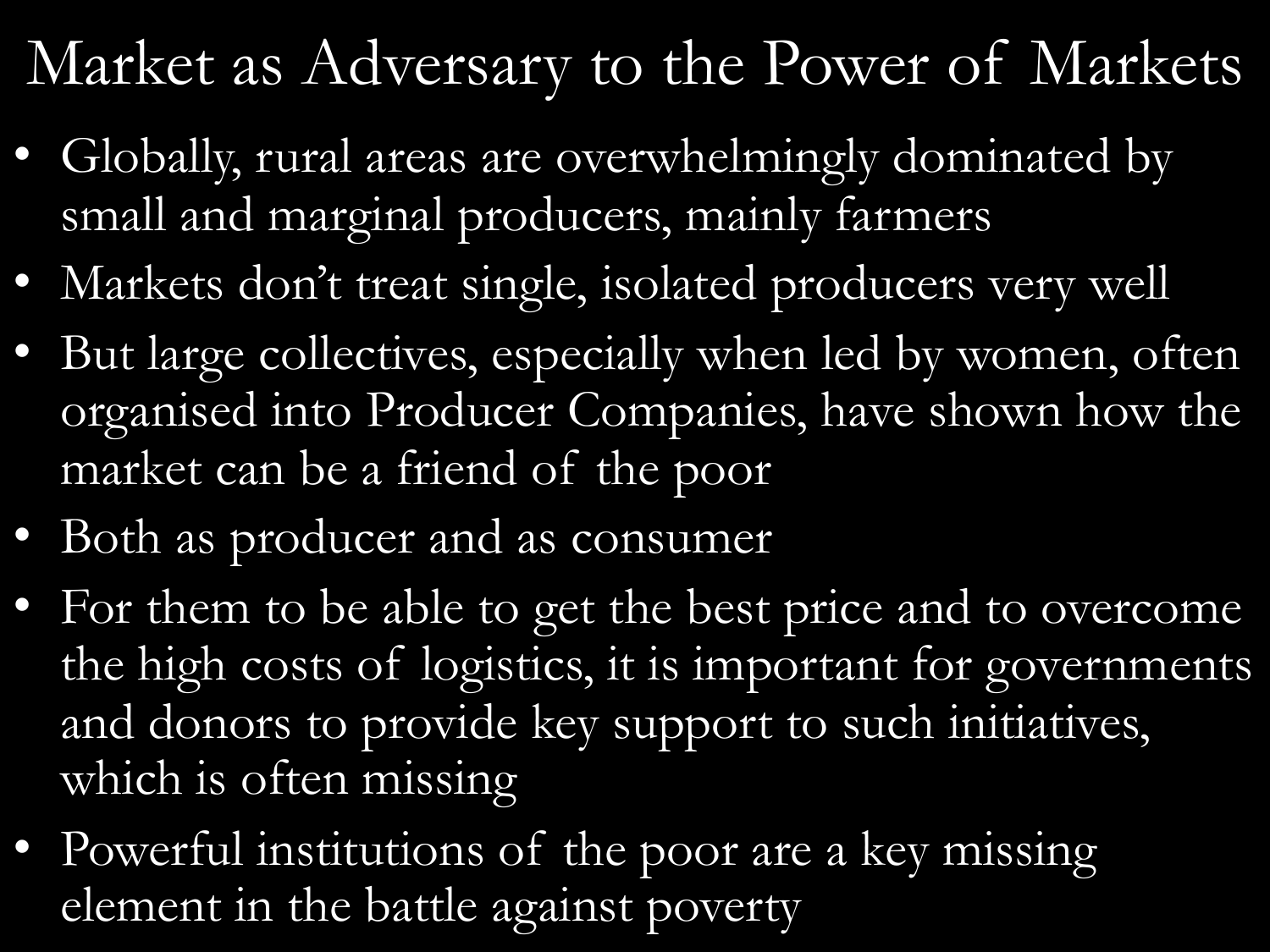6. Innovations in Implementation: Invisible Infrastructure and the Principle of Subsidiarity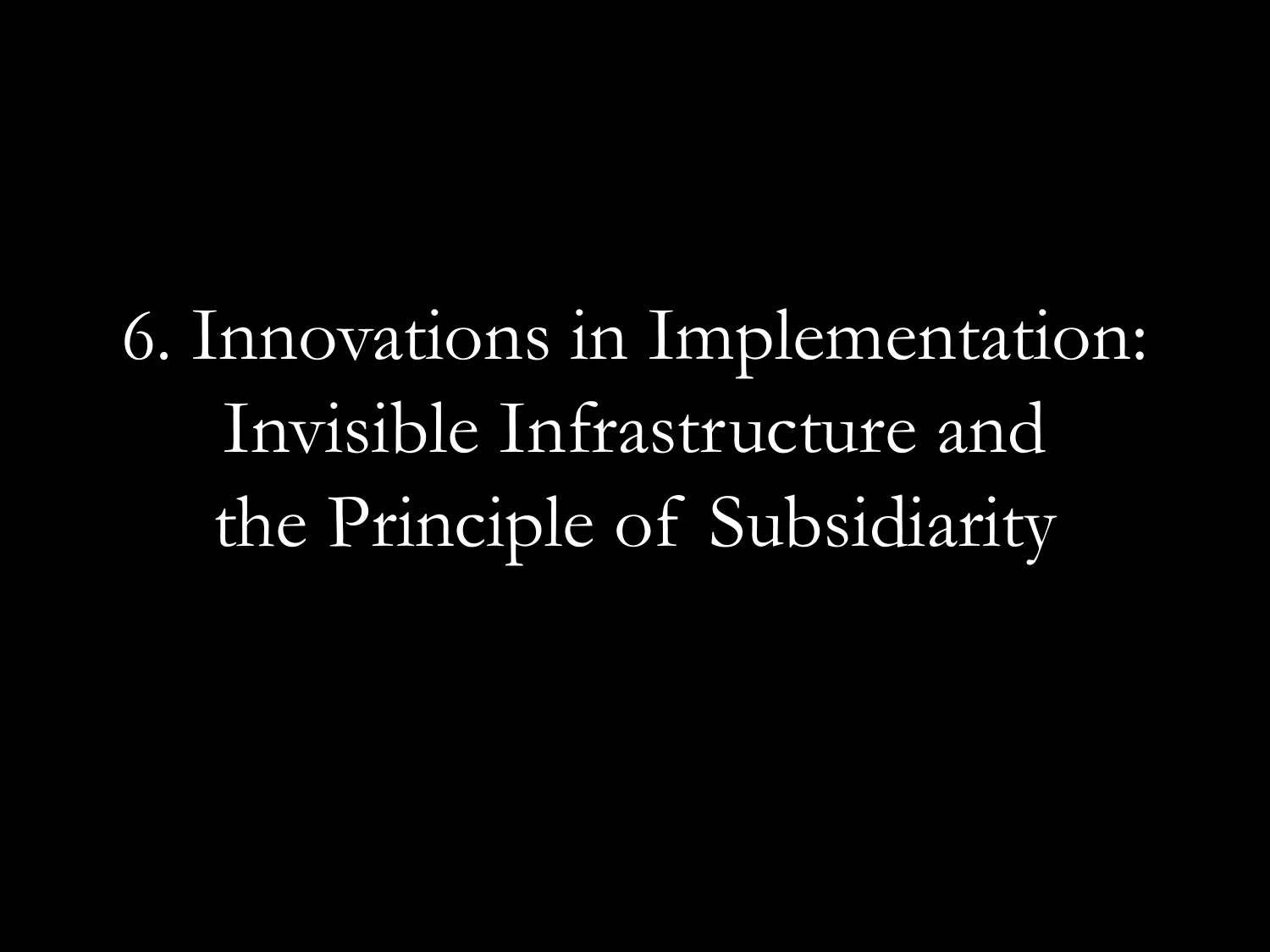Participatory Approaches to Development

- Health, education, sanitation, nutrition or water, development experience throughout the globe shows that it is participatory approaches that work best
- Effective participation and oversight of local communities, best led by women, optimises outcomes
- In discretionary, transactions-intensive programs people's participation, provides context-specific knowledge
- Invisible infrastructure: social and human systems that enable citizens to realize capabilities, escape poverty